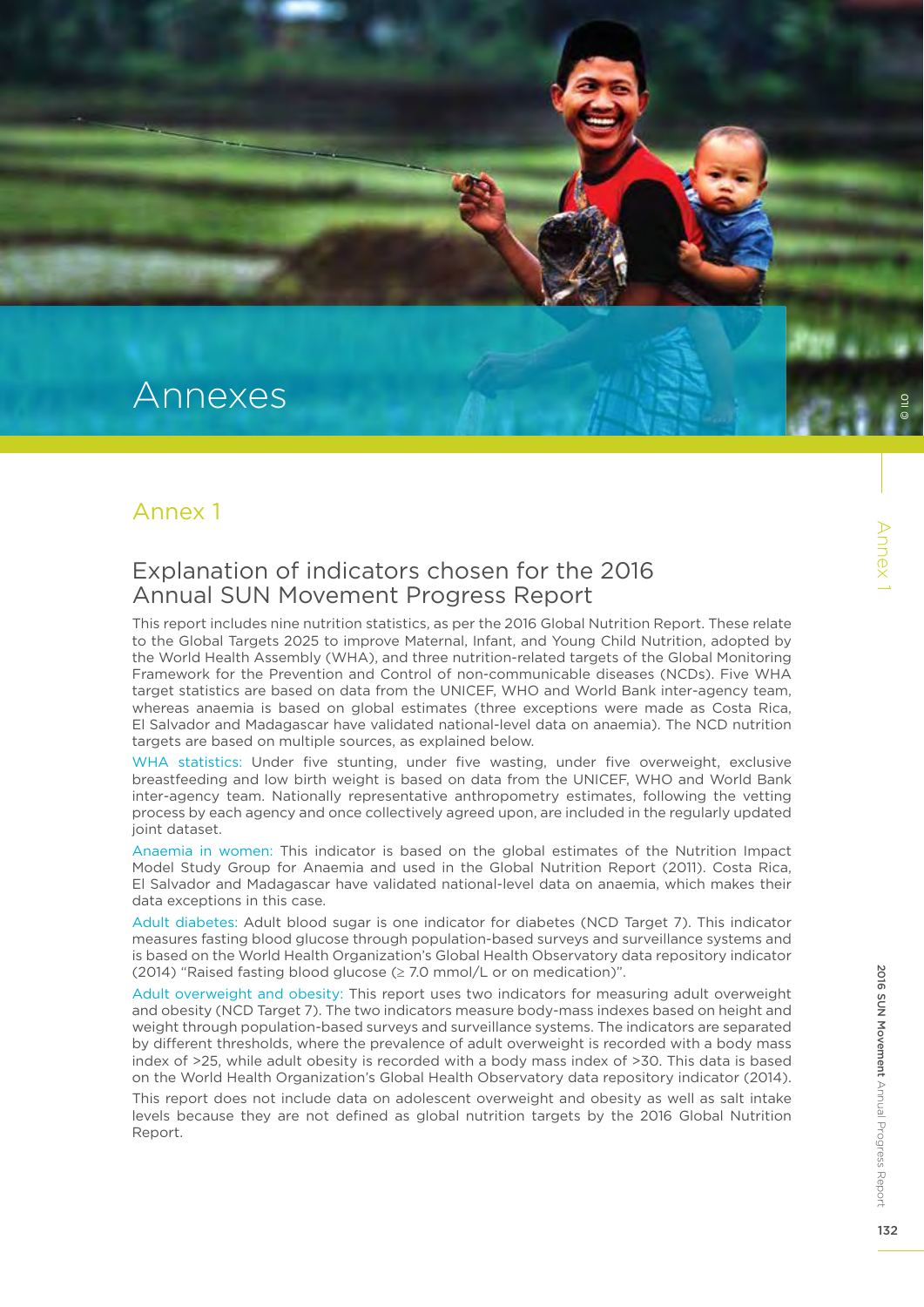## SUN Country Nutrition Indicator Statistics

| Country                                              | Under 5<br>stunting | Under 5<br>wasting | Under 5<br>overweight | Year | Source                                                                                                                                                                                                                                     | Low<br>birthweight |  |
|------------------------------------------------------|---------------------|--------------------|-----------------------|------|--------------------------------------------------------------------------------------------------------------------------------------------------------------------------------------------------------------------------------------------|--------------------|--|
| BANGLADESH                                           | 36.1                | 14.3               | 1.4                   | 2014 | Bangladesh demographic and health survey 2014:<br>Key indicators. Demographic and Health Surveys.<br>Dhaka, Bangladesh, and Rockville, Maryland,<br>USA: NIPORT, Mitra and Associates and ICF<br>International, 2015 (pending reanalysis). | 21.6               |  |
| <b>BENIN</b>                                         | 34.O                | 4.5                | 1.7                   | 2014 | Enquête par grappes à indicateurs multiples<br>(MICS), 2014, Bénin.                                                                                                                                                                        | 12.5               |  |
| <b>BOTSWANA</b>                                      | 31.4                | 7.2                | 11.2                  | 2007 | 2007 Botswana family health survey IV report.<br>Gaborone, Botswana: CSO, 2009 (and additional<br>analysis by UNICEF).                                                                                                                     |                    |  |
| <b>BURKINA FASO</b>                                  | 32.9                | 10.9               | $\sim$                | 2012 | Enquête nutritionnelle nationale 2012 - SMART<br>method                                                                                                                                                                                    | 16.2               |  |
| <b>BURUNDI</b>                                       | 57.5                | 6.1                | 2.9                   | 2010 | Enquête démographique et de santé Burundi<br>2010. Demographic and Health Surveys. Burundi                                                                                                                                                 | 10.7               |  |
| <b>CAMBODIA</b>                                      | 32.4                | 9.6                | 2.0                   | 2014 | Cambodia Demographic and Health Survey 2014<br>Key Indicators Report                                                                                                                                                                       | 8.2                |  |
| CAMEROON                                             | 31.7                | 5.2                | 6.7                   | 2014 | Enquête par grappes à indicateurs multiples<br>(MICS5), 2014, Rapport de résultats clés. Yaoundé,<br>Cameroun, Institut National de la Statistique, 2015.                                                                                  | 7.6                |  |
| <b>CHAD</b>                                          | 39.9                | 13.0               | 2.5                   | 2015 | Enquête démographique et de santé et à<br>indicateurs multiples du Cameroun 2011.<br>Demographic and Health Surveys and<br>MICS. Calverton, Maryland, USA: INS et ICF<br>International, 2012 (and additional analysis)                     | 20.0               |  |
| <b>COMOROS</b>                                       | 32.1                | 11.1               | 10.9                  | 2012 | Enquête démographique et de santé et à<br>indicateurs multiples aux Comores 2012.<br>Demograohic and Health Surveys and MICS.<br>Rockville, MD 20850, USA : DGSP et ICF<br>International, 2014 (and additional analysis).                  |                    |  |
| <b>CONGO</b>                                         | 21.2                | 8.2                | 5.9                   | 2015 | Enquête par grappes à indicateurs multiples,<br>MICS5 CONGO 2014-2015, Rapport de résultats<br>clés. Brazzaville, Congo, INS et UNICEF, 2015.                                                                                              | 10.0               |  |
| <b>COSTA RICA</b>                                    | 5.6                 | 1.0                | 8.1                   | 2008 | Encuesta nacional de nutricion 2008-2009. San<br>Jose, Costa Rica, 2011.                                                                                                                                                                   | 7.2                |  |
| <b>CÔTE D'IVOIRE</b>                                 | 29.6                | 7.6                | 3.2                   | 2012 | Enquête démographique et de santé et à<br>indicateurs multiples de Côte d'Ivoire 2011-<br>2012. Demographic and Health Surveys and<br>MICS. Calverton, Maryland, USA: INS et ICF<br>International, 2012 (and additional analysis).         | 14.2               |  |
| <b>DEMOCRATIC</b><br><b>REPUBLIC</b><br>OF THE CONGO | 42.6                | 8.1                | 4.4                   | 2013 | Enquête démographique et de santé en<br>République Démocratique du Congo 2013-<br>2014. Demographic and Health Surveys.<br>Rockville, Maryland, USA : MPSMRM, MSP et ICF<br>International, 2014 (and additional analysis).                 | 10.0               |  |
| <b>EL SALVADOR</b>                                   | 14.O                | 2.0                | 6.0                   | 2014 | Encuesta nacional de salud 2014 - Encuesta de<br>indicadores multiples por conglomerados 2014,<br>Resultados principales. San Salvador, El Salvador:<br>Ministerio de Salud e Instituto Nacional de Salud.                                 | 9.0                |  |
| <b>ETHIOPIA</b>                                      | 40.4                | 8.7                | 2.6                   | 2014 | Ethiopia mini demographic and health survey<br>2014. Addis Ababa, Ethiopia, 2014.                                                                                                                                                          | 10.8               |  |
| THE GAMBIA                                           | 24.5                | 11.5               | 2.7                   | 2013 | The Gambia Demographic and Health Survey<br>2013. Banjul, The Gambia, and Rockville, Maryland,<br>USA: GBOS and ICF International, 2014.                                                                                                   | 10.2               |  |
| <b>GHANA</b>                                         | 18.8                | 4.7                | 2.6                   | 2014 | Ghana Demographic and Health Survey 2014 Key<br>Indicators Ghana Statistical Service Accra, Ghana<br>Ghana Health Service Accra, Ghana                                                                                                     | 10.0               |  |
| <b>GUATEMALA</b>                                     | 46.5                | O.7                | 4.7                   | 2015 | Encuesta Nacional de Salud Materno Infantil 2014-<br>2015. Ciudad de Guatemala, Guatemala, 2015.                                                                                                                                           | 11.4               |  |
| <b>GUINEA</b>                                        | 31.3                | 9.9                | 3.8                   | 2012 | Enquête démographique et de santé (EDS-IV)<br>et enquête par grappe à indicateurs multiples<br>(MICS). L'EDS-MICS 2012. Conakry, Guinée et<br>Calverton, MD: INS et ICF, 2013 (and additional<br>analysis).                                | $\sim$             |  |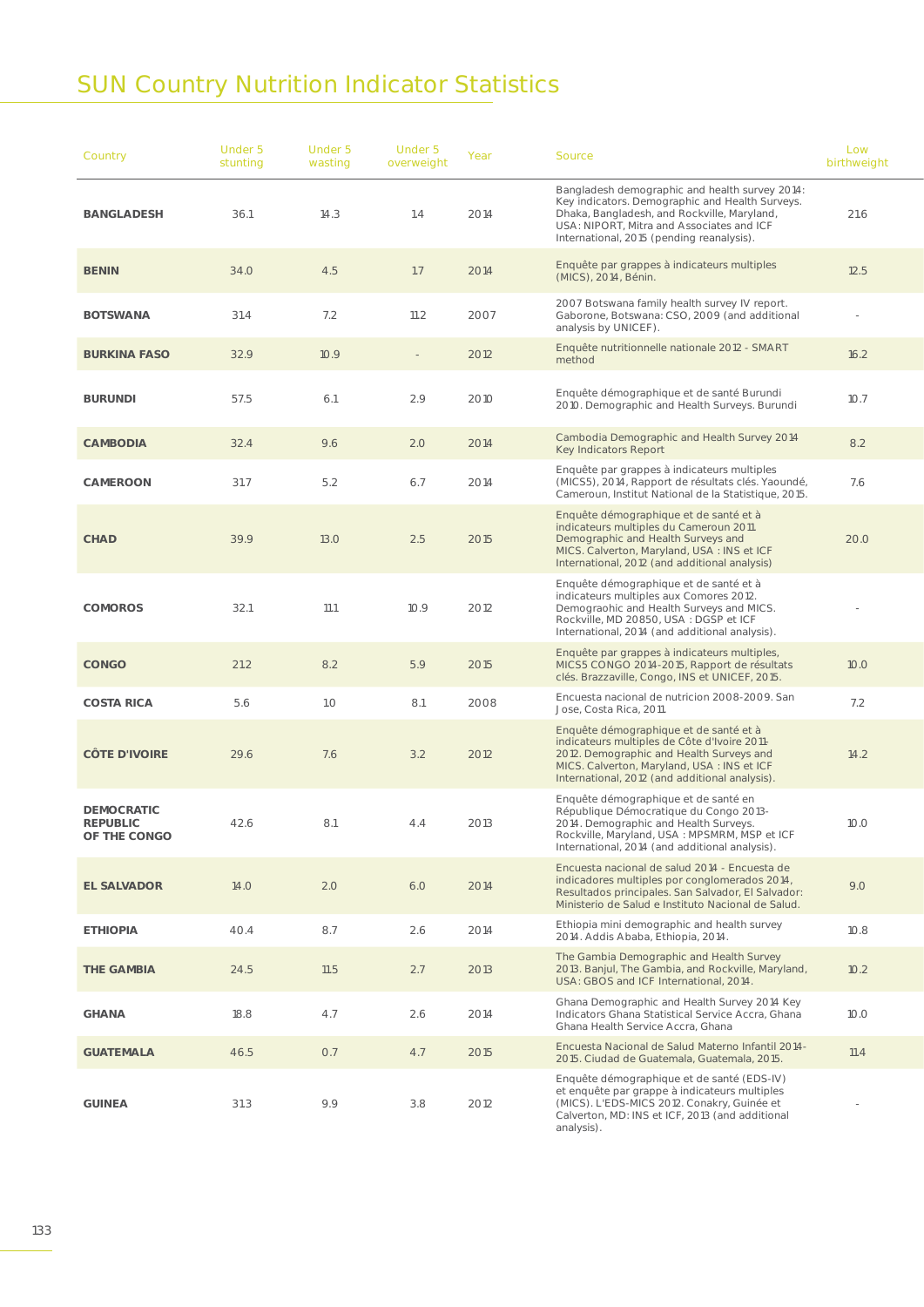| Source                                                                                          | 0-5 months<br>exclusive<br>breastfeeding | Source                                                                                        | Anaemia in<br>women | Adult<br>overweighti | Adult<br>obesity | Adult<br>diabetesi |  |
|-------------------------------------------------------------------------------------------------|------------------------------------------|-----------------------------------------------------------------------------------------------|---------------------|----------------------|------------------|--------------------|--|
| DHS 2011                                                                                        | 55.0                                     | DHS 2014                                                                                      | 43.5                | 18.1                 | 3.6              | 8.0                |  |
| Enquête par grappes<br>à indicateurs multiples<br>(MICS), 2014, Bénin,                          | 41.4                                     | Enquête par grappes à indicateurs<br>multiples (MICS), 2014, Bénin.                           | 49.6                | 28.9                 | 9.3              | 5.1                |  |
| $\sim$                                                                                          | 20.3                                     | Family Health Survey 2007.                                                                    | 28.5                | 48.O                 | 22.4             | 6.0                |  |
| <b>DHS 2010</b>                                                                                 | 50.1                                     | NNS 2014.                                                                                     | 49.5                | 23.6                 | 6.3              | 4.2                |  |
| Enquête démographique<br>et de santé Burundi 2010.<br>Demographic and Health<br>Surveys.Burundi | 69.3                                     | Enquête démographique et de santé<br>Burundi 2010. Demographic and<br>Health Surveys. Burundi | 20.9                | 15.5                 | 2.6              | 2.6                |  |
| <b>DHS 2010</b>                                                                                 | 65.0                                     | Cambodia Demographic and Health<br>Survey 2014 Key Indicators Report                          | 43.8                | 17.6                 | 3.2              | 5.0                |  |
| DHS 2011                                                                                        | 28.2                                     | <b>MICS 2014</b>                                                                              | 41.5                | 33.5                 | 11.4             | 5.9                |  |
| 2010                                                                                            | $\circ$                                  | <b>DHS KFR 2014</b>                                                                           | 46.6                | 25.8                 | 8.1              | 4.7                |  |
| $\sim$                                                                                          | 12.1                                     | DHS/MICS 2012                                                                                 | 30.8                | 24.6                 | 6.6              | 4.6                |  |
| DHS 2011-2012                                                                                   | 20.5                                     | DHS 2011-2012                                                                                 | 50.7                | 33.6                 | 11.0             | 5.9                |  |
| Encuesta nacional de<br>nutricion 2008-2009                                                     | 33                                       | <b>MICS 2011</b>                                                                              | 9.9                 | 60.4                 | 24.3             | 5.7                |  |
| DHS 2011-2012                                                                                   | 12.1                                     | DHS 2011-2012                                                                                 | 48.8                | 30.6                 | 9.2              | 8.5                |  |
| DHS 2011-2012                                                                                   | 47.6                                     | DHS 2013-14                                                                                   | 49.0                | 20.6                 | 4.4              | 4.3                |  |
| Adjunto archivo con<br>resumen de resultados<br>de Encuesta Nacional de<br>Salud MICS, 2014     | 47.0                                     | <b>MICS 2014</b>                                                                              | $9.6^{\text{iv}}$   | 56.7                 | 21.8             | 8.8                |  |
| DHS 2011                                                                                        | 52.0                                     | DHS 2011                                                                                      | 19.2                | 18.9                 | 4.O              | 3.8                |  |
| <b>MICS 2010</b>                                                                                | 46.8                                     | <b>DHS 2013</b>                                                                               | 45.3                | 32.5                 | 10.9             | 5.8                |  |
| DHS 2008                                                                                        | 52.3                                     | DHS 2014                                                                                      | 56.4                | 33.6                 | 12.2             | 4.8                |  |
| ENSMI 2008-2009                                                                                 | 49.6                                     | ENSMI 2008-2009                                                                               | 25.7                | 52.0                 | 18.6             | 7.5                |  |
| $\sim$                                                                                          | 20.5                                     | DHS 2012                                                                                      | 48.4                | 25.5                 | 6.8              | 4.7                |  |

Annex1 Annex 1

iv FESAL, 2008.

i Global Nutrition Report 2014 (data year 2011).

ii Source year 2014.

iii National Nutrition Survey 2008-2009 supported among other partners, PAHO-WHO.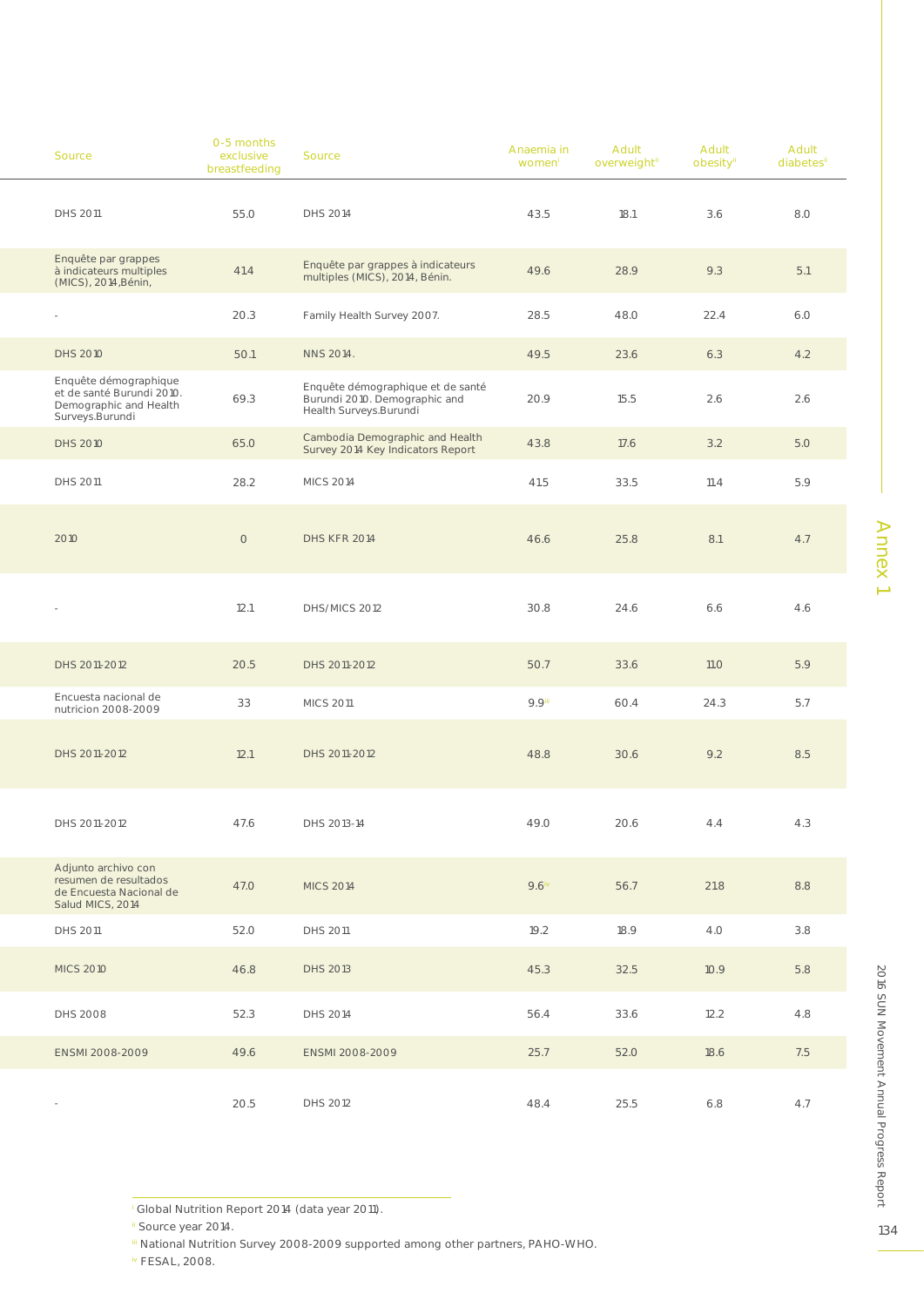### SUN Country Nutrition Indicator Statistics

| Country                                                     | Under 5<br>stunting | Under 5<br>wasting | Under 5<br>overweight | Year | Source                                                                                                                                                                                                                                                             | Low<br>birthweight |  |  |
|-------------------------------------------------------------|---------------------|--------------------|-----------------------|------|--------------------------------------------------------------------------------------------------------------------------------------------------------------------------------------------------------------------------------------------------------------------|--------------------|--|--|
| <b>GUINEA-BISSAU</b>                                        | 27.6                | 6.0                | 2.3                   | 2014 | Inquérito aos Indicadores Múltiplos (MICS) 2014,<br>Principais Resultados. Bissau, Guiné-Bissau:<br>Ministério da Economia e Finanças, Direcção Geral<br>do Plano Instituto Nacional de Estatística (INE).                                                         | 21.3               |  |  |
| <b>HAITI</b>                                                | 21.9                | 5.2                | 3.6                   | 2012 | Enquête mortalité, morbidité et utilisation des<br>services, Haïti, 2012. Demographic and Health<br>Surveys. Calverton, Maryland, USA: MSPP, IHE et<br>ICF International, 2012 (and additional analysis).                                                          | 19.1               |  |  |
| <b>INDONESIA</b>                                            | 36.4                | 13.5               | 11.5                  | 2013 | National report on basic health research,<br>RISKESDAS, 2013. Jakarta, Indonesia, 2014 (and<br>additional analysis).                                                                                                                                               | 7.3                |  |  |
| <b>KENYA</b>                                                | 26.0                | 4.0                | 4.1                   | 2014 | Kenya Demographic and Health Survey 2014 Key<br>Indicators Kenya.                                                                                                                                                                                                  | 5.6                |  |  |
| <b>KYRGYZSTAN</b>                                           | 12.9                | 2.8                | 7.0                   | 2014 | Kyrgyzstan multiple indicator cluster survey 2014:<br>Key findings (MICS). Bishkek, Kyrgyzstan: National<br>Statistical Committee of the Kyrgyz Republic and<br><b>UNICEF, 2014.</b>                                                                               | 5.9                |  |  |
| <b>LAO PEOPLE'S</b><br><b>DEMOCRATIC</b><br><b>REPUBLIC</b> | 43.8                | 6.4                | 2.0                   | 2011 | Lao social indicator survey LSIS (MICS/DHS).<br>Vientiane, Lao PDR: MoH and LSB, 2012 (and<br>additional analysis).                                                                                                                                                | 14.8               |  |  |
| <b>LESOTHO</b>                                              | 33.2                | 2.8                | 7.4                   | 2014 | Lesotho demographic and health survey (2014)<br>LDHS): Key indicators. Demographic and Health<br>Surveys. Maseru, Lesotho: Ministry of Health and<br>ICF International, 2015 (pending reanalysis).                                                                 | 9.3                |  |  |
| <b>LIBERIA</b>                                              | 32.1                | 5.6                | 3.2                   | 2013 | Demographic and health survey 2013.<br>Demographic and Health Surveys. Monrovia,<br>Liberia.                                                                                                                                                                       | 9.7                |  |  |
| <b>MADAGASCAR</b>                                           | 49.2                | 8.2                |                       | 2009 | Enquête démographique et de santé de<br>Madagascar 2008-2009. Demographic and Health<br>Surveys. Antananarivo, Madagascar: INSTAT et<br>ICF Macro, 2010 (and additional analysis).                                                                                 | 12.7               |  |  |
| <b>MALAWI</b>                                               | 42.4                | 3.8                | 5.1                   | 2014 | Malawi MDG endline survey 2014. Key findings.                                                                                                                                                                                                                      | 12.9               |  |  |
| <b>MALI</b>                                                 | 23.1                | 15.3               | 4.7                   | 2006 | Ministère de l'Économie, de l'Industrie et du<br>Commerce (DNSI/MEIC) et Macro International<br>Inc. Enquête démographique et de santé du Mali<br>2006. DHS. Calverton, Maryland, USA: CPS/DNSI<br>et Macro International Inc., 2007 (and additional<br>analysis). |                    |  |  |
| MAURITANIA                                                  | 22.0                | 11.6               | 1.2                   | 2012 | Enquête nutritionnelle nationale utilisant la<br>méthodologie SMART: Résultats préliminaires.<br>Nouakchott, Mauritanie, Juillet 2012 (and<br>additional analysis).                                                                                                | 34.7               |  |  |
| <b>MOZAMBIQUE</b>                                           | 43.1                | 6.1                | 7.9                   | 2011 | Moçambique inquérito demográfico e de Saúde<br>2011. Demographic and Health Surveys.                                                                                                                                                                               | 16.0               |  |  |
| <b>MYANMAR</b>                                              | 35.1                | 7.9                | 2.6                   | 2009 | Myanmar multiple indicator cluster survey<br>2009 - 2010: Final Report (MICS3). Nay Pyi Taw,<br>Myanmar: Ministry of National Planning and<br>Economic Development and Ministry of Health,<br>2011.                                                                | 8.6                |  |  |
| <b>NAMIBIA</b>                                              | 23.1                | 7.1                | 4.1                   | 2013 | The Namibia demographic and health survey<br>2013. Demographic and Health Surveys.                                                                                                                                                                                 | 13.0               |  |  |
| <b>NEPAL</b>                                                | 37.4                | 11.3               | 2.1                   | 2014 | Multiple Indicator Cluster Survey 2014: Key<br>Findings.                                                                                                                                                                                                           | 12.4               |  |  |
| <b>NIGER</b>                                                | 43.0                | 18.7               | 3.0                   | 2012 | Enquête démographique et de santé et<br>indicateurs multiples du Niger 2012. Demographic<br>and Health Surveys and MICS. Calverton,<br>Maryland, USA: INS et ICF International, 2013 (and<br>additional analysis).                                                 | 12.0               |  |  |
| <b>NIGERIA</b>                                              | 32.9                | 7.9                | 1.8                   | 2014 | Summary findings of national nutrition and health<br>survey, 9th feb to 5th May 2014, Nigeria: SMART<br>methods.                                                                                                                                                   | 8.1                |  |  |
| <b>PAKISTAN</b>                                             | 45.0                | 10.5               | 4.8                   | 2012 | Pakistan demographic and health survey 2012-13.<br>Demographic and Health Surveys. Islamabad,<br>Pakistan, and Calverton, Maryland, USA: NIPS and<br>ICF International, 2013 (and additional analysis).                                                            | 25.0               |  |  |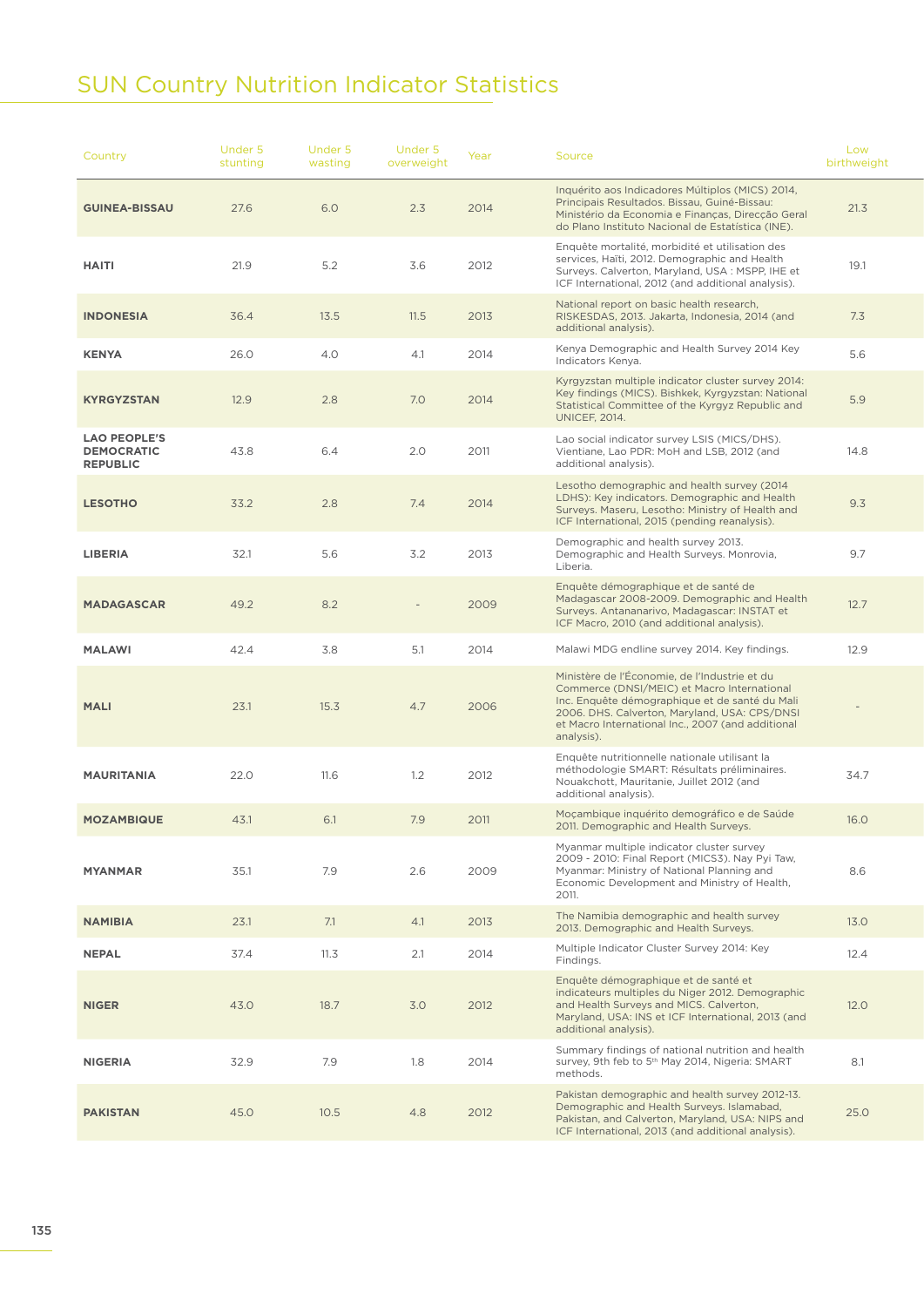| Source                                                          | 0-5 months<br>exclusive<br>breastfeeding | Source                                                       | Anaemia in<br>women | Adult<br>overweightii | Adult<br>obesityii | Adult<br>diabetesii |
|-----------------------------------------------------------------|------------------------------------------|--------------------------------------------------------------|---------------------|-----------------------|--------------------|---------------------|
| <b>MICS 2014</b>                                                | 52.5                                     | <b>MICS 2014</b>                                             | 44.6                | 26.1                  | 7.2                | 5.2                 |
| DHS 2012                                                        | 39.7                                     | DHS 2012                                                     | 37.1                | 38.5                  | 11.9               | 6.9                 |
| National report on<br>basic health research,<br>RISKESDAS, 2013 | 41.5                                     | National report on basic health<br>research, RISKESDAS, 2013 | 22.5                | 24.5                  | 5.7                | 7.0                 |
| DHS 2008-09                                                     | 61.4                                     | DHS 2014                                                     | 25.0                | 26.2                  | 7.0                | 4.0                 |
| <b>MICS 2014</b>                                                | 41.1                                     | <b>MICS 2014</b>                                             | 32.5                | 47.2                  | 14.4               | 8.6                 |
| <b>LSIS 2011</b>                                                | 40.4                                     | <b>LSIS 2011</b>                                             | 31.0                | 19.0                  | 3.5                | 5.6                 |
| <b>DHS 2009</b>                                                 | 66.9                                     | <b>DHS 2014</b>                                              | 26.8                | 35.4                  | 14.2               | 6.0                 |
| <b>DHS 2013</b>                                                 | 55.2                                     | DHS 2013                                                     | 49.3                | 25.0                  | 6.6                | 5.6                 |
| DHS 2008-2009                                                   | 41.9                                     | DHS 2008-2009                                                | $31.8^\circ$        | 22.8                  | 5.4                | 3.9                 |
| Malawi MDG endline<br>survey 2014                               | 70.2                                     | Malawi MDG endline survey 2014                               | 28.8                | 21.9                  | 5.3                | 4.3                 |
| Note: DHS 2012-13 is<br>rejected                                | 37.8                                     | <b>DHS 2006</b>                                              | 56.2                | 25.1                  | 6.8                | 5.0                 |
| <b>SMART 2012</b>                                               | 26.9                                     | <b>SMART 2012</b>                                            | 39.0                | 30.3                  | 9.7                | 6.7                 |
| <b>DHS 2011</b>                                                 | 41.0                                     | Other NS 2013                                                | 44.2                | 21.8                  | 5.3                | 4.6                 |
| <b>MICS 2009</b>                                                | 23.6                                     | <b>MICS 2009</b>                                             | 30.3                | 17.6                  | 2.9                | 6.6                 |
| <b>DHS 2013</b>                                                 | 48.5                                     | <b>DHS 2013</b>                                              | 32.7                | 42.9                  | 18.9               | 5.4                 |
| DHS 2011                                                        | 56.9                                     | <b>MICS 2014</b>                                             | 36.1                | 18.0                  | 3.3                | 9.1                 |
| DHS 2012                                                        | 23.3                                     | <b>DHS 2012</b>                                              | 46.7                | 19.4                  | 4.3                | 4.1                 |
| DHS 2013                                                        | 21.5                                     | DHS 2013                                                     | 48.5                | 33.3                  | 11.0               | 4.3                 |
| <b>DHS 2012</b>                                                 | 37.7                                     | <b>DHS 2012</b>                                              | 51.1                | 23.0                  | 5.4                | 9.8                 |

i Global Nutrition Report 2014 (data year 2011).

ii Source year 2014.

v Selon l'enquête ENSOMD de 2012-2013.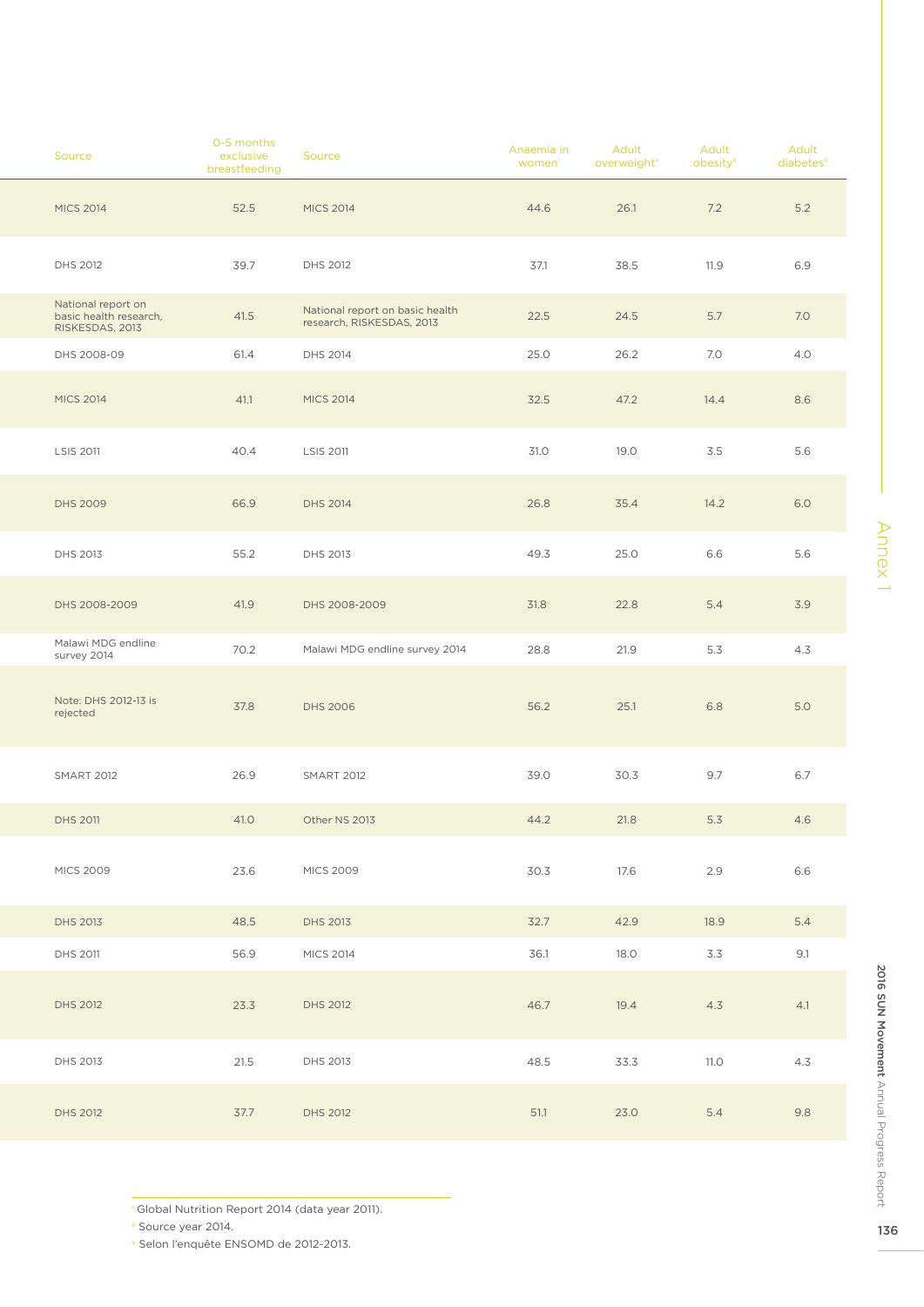## SUN Country Nutrition Indicator Statistics

| Country                    | Under 5<br>stunting | Under 5<br>wasting | Under 5<br>overweight | Year    | Source                                                                                                                                                                                                         | Low<br>birthweight |
|----------------------------|---------------------|--------------------|-----------------------|---------|----------------------------------------------------------------------------------------------------------------------------------------------------------------------------------------------------------------|--------------------|
| <b>PAPUA NEW</b><br>GUINEA | 49.5                | 14.3               | 13.8                  | 2010    | 2009-2010 Papua New Guinea household income<br>and expenditure survey: Summary tables. Port<br>Moresby: National Statistical O ce, 2013 (and<br>additional analysis).                                          | 11.O               |
| <b>PERU</b>                | 17.5                | O.4                | 7.2                   | 2013    | Encuesta demografica y de salud familiar - ENDES<br>continua 2013. Demographic and Health Surveys.<br>Lima, Peru: INEI, 2014.                                                                                  | 6.9                |
| <b>PHILIPPINES</b>         | 30.3                | 7.9                | 5.0                   | 2013    | 8th National Nutrition Survey                                                                                                                                                                                  | 19.6               |
| <b>RWANDA</b>              | 37.9                | 2.2                | 7.7                   | 2015    | Rwanda demographic and health survey 2014-15.<br>Demographic and Health Surveys. Calverton,<br>Maryland, USA: NISR, MOH, and ICF International,<br>2015                                                        | 6.2                |
| <b>SENEGAL</b>             | 19.4                | 5.8                | 1.3                   | 2014    | Sénégal : Enquête Démographique et de Santé<br>Continue (EDS-Continue 2014). Rockville,<br>Maryland, USA: ANSD et ICF International, 2015.                                                                     | 15.9               |
| <b>SIERRA LEONE</b>        | 37.9                | 9.4                | 8.9                   | 2013    | Sierra Leone demographic and health survey<br>2013. Demographic and Health Surveys. Freetown,<br>Sierra Leone and Rockville, Maryland, USA:<br>SSL and ICF International, 2014 (and additional<br>analysis).   | 7.1                |
| <b>SOMALIA</b>             | 25.9                | 14.9               | 2.9                   | 2009    | National Micronutrient and Anthropometric<br>Survey Somalia 2009 (and additional analysis);                                                                                                                    | 5.O                |
| <b>SOUTH SUDAN</b>         | 31.1                | 22.7               | 6.0                   | 2010    | South Sudan Household Survey 2010                                                                                                                                                                              | $\alpha = 0.01$    |
| <b>SRI LANKA</b>           | 14.7                | 21.4               | 0.6                   | 2012    | Nutrition and food security survey 2013.<br>Colombo, Sri Lanka                                                                                                                                                 | 18.1               |
| <b>SUDAN</b>               | 38.2                | 16.3               | 3.0                   | 2014    | Multiple Indicator Cluster Survey 2014, Key<br>Findings. Khartoum, Sudan: UNICEF and Central<br>Bureau of Statistics (CBS), 2014.                                                                              |                    |
| SWAZILAND                  | 25.5                | 2.0                | 9.0                   | 2014    | Swaziland multiple indicator cluster survey 2010<br>(MICS 5): Key findings. Mbabane, Swaziland,<br>Central Statistical O ce and UNICEF, 2015.                                                                  | 8.7                |
| <b>TAJIKISTAN</b>          | 26.8                | 9.9                | 6.6                   | 2012    | Tajikistan demographic and health survey 2012.<br>Demographic and Health Surveys. Dushanbe,<br>Tajikistan, and Calverton, Maryland, USA: SA,<br>MOH, and ICF International, 2013 (and additional<br>analysis). | 7.2                |
| <b>TANZANIA</b>            | 34.4                | 4.5                | 3.6                   | 2015    | Tanzania demographic and health survey 2015-16.<br>Demographic and Health Surveys. Dar es Salaam,<br>Tanzania: NBS and ICFInternational, 2016                                                                  |                    |
| <b>TOGO</b>                | 27.5                | 6.7                | 2.0                   | 2013-14 | Enquête démographique et de santé au Togo<br>2013-2014. Demographic and Health Surveys.<br>Rockville, Maryland, USA: MPDAT, MS et ICF<br>International, 2015.                                                  | 11.0               |
| <b>UGANDA</b>              | 33.7                | 4.8                | 3.8                   | 2011    | Uganda demographic and health survey 2011.<br>Demographic and Health Surveys. Kampala,<br>Uganda: UBOS and Calverton, Maryland: ICF<br>International Inc., 2012 (and additional analysis).                     | 10.2               |
| <b>VIETNAM</b>             | 24.9                | 6.8                | 3.5                   | 2014    | Nutrition surveillance profiles 2014. Hanoi,<br>Vietnam, 2016.                                                                                                                                                 |                    |
| <b>YEMEN</b>               | 46.5                | 16.3               | 2.0                   | 2014    | Yemen National Health and Demographic Survey<br>2013. Rockville, Maryland, USA: MOPHP, CSO,<br>PAPFAM, and ICF International, 2014.                                                                            | $\sim$             |
| <b>ZAMBIA</b>              | 40.0                | 6.3                | 6.2                   | 2014    | Zambia Demographic and Health Survey 2013-<br>14. Rockville, Maryland, USA: Central Statistical<br>O ce, Ministry of Health, and ICF International.                                                            | 9.2                |
| ZIMBABWE                   | 27.6                | 3.3                | 3.6                   | 2014    | Multiple indicator cluster survey 2014. Key<br>findings (MICS). Harare, Zimbabwe: ZIMSTAT,<br>2014.                                                                                                            | 10.1               |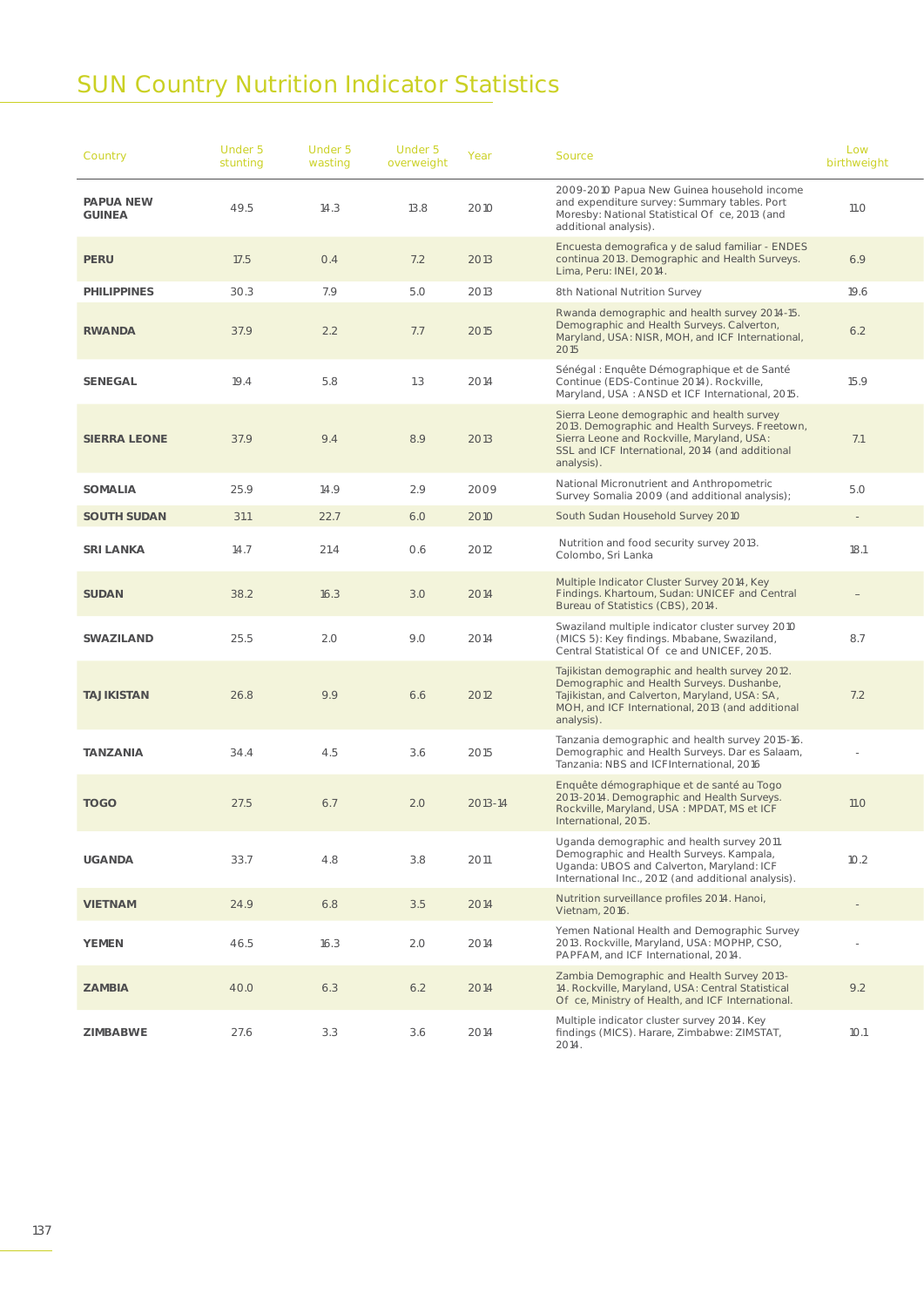|                            | Source                                                                     | 0-5 months<br>exclusive<br>breastfeeding | Source                                                         | Anaemia in<br>women | Adult<br>overweighti | Adult<br>obesity | Adult<br>diabetes |
|----------------------------|----------------------------------------------------------------------------|------------------------------------------|----------------------------------------------------------------|---------------------|----------------------|------------------|-------------------|
|                            | National Micronutrient<br>Survey 2005, Draft<br>report, Table 3.4.1, p. 25 | 56.1                                     | DHS-style survey 2006                                          | 29.8                | 60.7                 | 27.9             | 11.8              |
|                            | DHS 2012                                                                   | 68.4                                     | <b>DHS 2014</b>                                                | 18.5                | 58.2                 | 21.1             | 6.9               |
|                            | <b>DHS 2008</b>                                                            | 34.O                                     | <b>NNS 2013</b>                                                | 25.4                | 23.6                 | 5.1              | 5.8               |
|                            | <b>DHS 2010</b>                                                            | 87.3                                     | DHS 2014-15                                                    | 17.4                | 19.8                 | 4.O              | 2.8               |
|                            | DHS 2010-11                                                                | 33.O                                     | DHS 2014                                                       | 57.5                | 30.2                 | 9.8              | 5.1               |
|                            | <b>DHS 2013</b>                                                            | 32.0                                     | <b>DHS 2013</b>                                                | 45.2                | 25.8                 | 7.6              | 4.8               |
|                            | <b>MICS 2006</b>                                                           | 5.3                                      | <b>NNS 2009</b>                                                | 42.6                | 20.7                 | 4.6              | 4.8               |
|                            |                                                                            | 45.O                                     | <b>MICS 2010</b>                                               | $\sim 10$           | 27.8                 | 7.5              | $\sim 10^{-1}$    |
|                            | Nutrition and food<br>security survey 2013.<br>Colombo, Sri Lanka          | 75.8                                     | Nutrition and food security survey<br>2013. Colombo, Sri Lanka | 25.7                | 25.2                 | 6.5              | 7.9               |
|                            |                                                                            | 55.4                                     | MICS KFR 2014                                                  | 31.5                | 27.8                 | 7.5              | 6.6               |
|                            | <b>MICS 2010</b>                                                           | 63.8                                     | MICS KFR 2014                                                  | 27.8                | 41.4                 | 17.7             | 6.6               |
|                            | DHS 2012                                                                   | 34.3                                     | <b>DHS 2012</b>                                                | 24.6                | 44.9                 | 13.6             | 7.6               |
| $\sim$                     |                                                                            | 41.1                                     | Tanzania National Nutrition Survey<br>2014                     | 39.6                | 25.6                 | 7.1              | 4.3               |
|                            | <b>MICS 2010</b>                                                           | 57.5                                     | DHS 2013-14                                                    | 52.7                | 25.9                 | 7.5              | 4.9               |
|                            | <b>DHS 2011</b>                                                            | 63.2                                     | DHS 2011                                                       | 26.7                | 21.8                 | 4.9              | 2.8               |
| $\sim 10^{-10}$ km $^{-1}$ |                                                                            | 24.3                                     | <b>MICS 2014</b>                                               | 14.1                | 20.6                 | 3.6              | 4.9               |
| $\sim$                     |                                                                            | 10.3                                     | CFSS 2011                                                      | 37.5                | 46.8                 | 17.2             | 7.7               |
|                            | DHS 2014                                                                   | 72.5                                     | <b>DHS 2014</b>                                                | 29.2                | 29.2                 | 8.9              | 4.2               |
|                            |                                                                            | 41.O                                     | <b>MICS 2014</b>                                               | 28.4                | 30.7                 | 10.5             | 4.6               |

i Global Nutrition Report 2014 (data year 2011).

ii Source year 2014.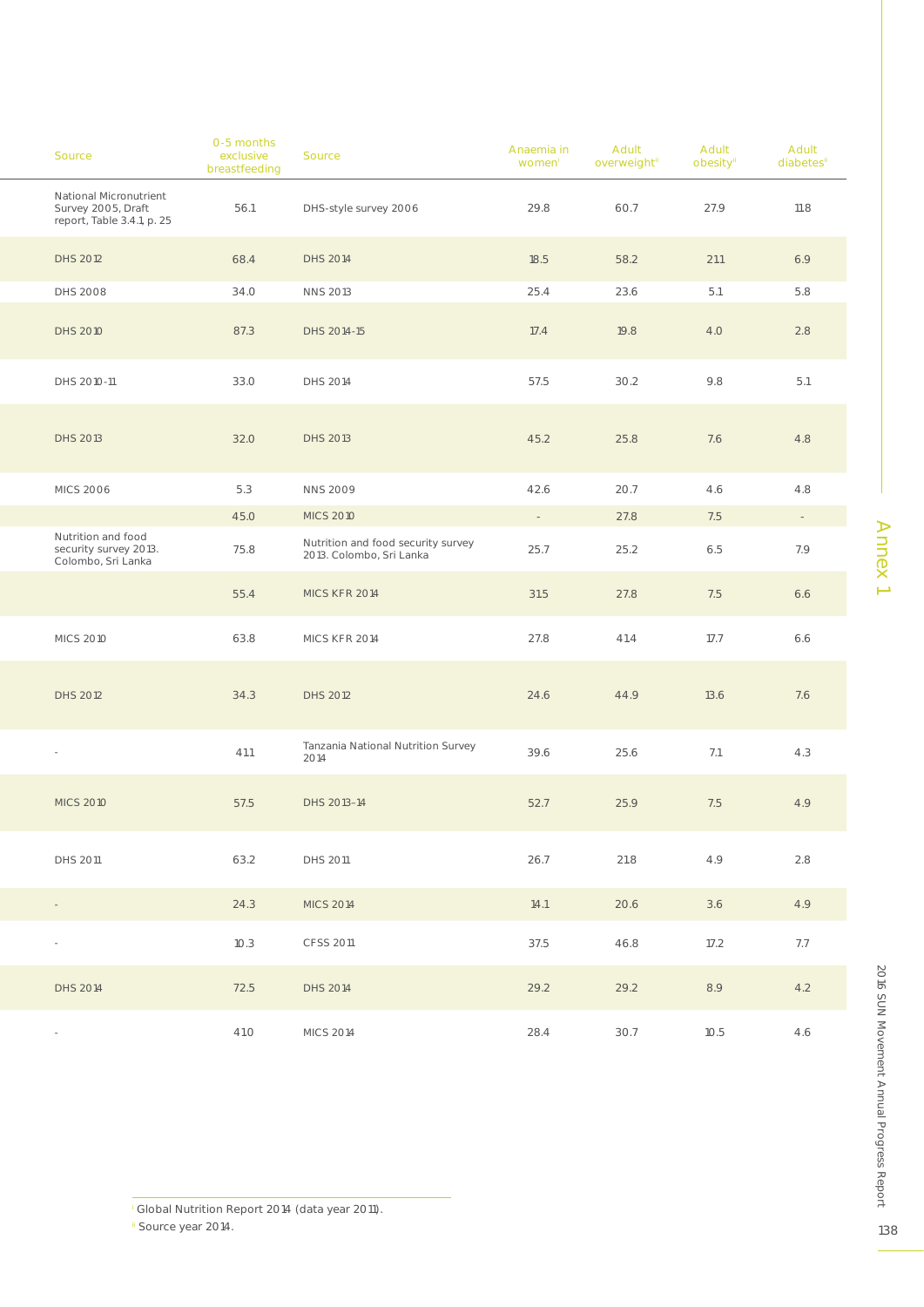### SUN Country progress in a range of processes

| <b>SUN Country</b>                                   | The country has<br>a functioning<br><b>MSP</b> | The MSP<br>has been<br>decentralised | The MSP works<br>with civil<br>society | with business | The MSP works The MSP have a<br><b>UN</b> convener | The country<br>has a donor<br>convener | The MSP works<br>with the media |
|------------------------------------------------------|------------------------------------------------|--------------------------------------|----------------------------------------|---------------|----------------------------------------------------|----------------------------------------|---------------------------------|
| <b>BANGLADESH</b>                                    | $\bullet$                                      |                                      | $\bullet$                              | Ongoing       | $\bullet$                                          | $\bullet$                              | $\bullet$                       |
| <b>BENIN</b>                                         | $\bullet$                                      | $\bullet$                            | $\bullet$                              | $\bullet$ .   |                                                    | $\bullet$ .                            | $\bullet$                       |
| <b>BOTSWANA</b>                                      |                                                |                                      |                                        |               |                                                    |                                        |                                 |
| <b>BURKINA FASO</b>                                  | $\bullet$                                      | $\bullet$                            | $\bullet$                              | $\bullet$ .   | $\bullet$                                          | $\bullet$ .                            | $\bullet$                       |
| <b>BURUNDI</b>                                       | $\bullet$                                      |                                      | $\bullet$                              |               |                                                    | $\bullet$                              |                                 |
| CAMBODIA                                             | $\bullet$                                      |                                      | $\bullet$                              | $\bullet$     | $\bullet$                                          | $\bullet$                              |                                 |
| CAMEROON                                             | $\bullet$                                      |                                      |                                        |               |                                                    |                                        |                                 |
| CHAD                                                 | $\bullet$                                      |                                      | $\bullet$                              |               | $\bullet$ <sup>vi</sup>                            | $\bullet$                              | $\bullet$                       |
| COMOROS                                              |                                                |                                      |                                        |               |                                                    |                                        |                                 |
| CONGO                                                |                                                |                                      |                                        |               |                                                    |                                        | $\bullet$ .                     |
| <b>DEMOCRATIC</b><br><b>REPUBLIC OF</b><br>THE CONGO | $\bullet$                                      |                                      | $\bullet$                              | Ongoing       |                                                    | $\bullet$                              | $\bullet$                       |
| <b>COSTA RICA</b>                                    | Ongoing                                        |                                      |                                        |               | $\bullet$                                          |                                        |                                 |
| <b>CÔTE D'IVOIRE</b>                                 | $\bullet$                                      | Ongoing                              | $\bullet$                              | $\bullet$     | $\bullet$                                          | $\bullet$                              | $\bullet$                       |
| EL SALVADOR                                          | $\bullet$                                      | $\bullet$                            | $\bullet$                              |               |                                                    |                                        |                                 |
| <b>ETHIOPIA</b>                                      | $\bullet$                                      |                                      | $\bullet$                              |               | $\bullet$                                          | $\bullet$                              |                                 |
| <b>GHANA</b>                                         | $\bullet$                                      | $\bullet$                            | $\bullet$                              |               | $\bullet$                                          | $\bullet$                              | $\bullet$                       |
| <b>GUATEMALA</b>                                     | $\bullet$                                      |                                      | $\bullet$                              | $\bullet$     | $\bullet$                                          | $\bullet$                              | $\bullet$                       |
| <b>GUINEA</b>                                        | $\bullet$                                      | $\bullet$                            | $\bullet$                              | $\bullet$     | $\bullet$                                          | $\bullet$                              | $\bullet$                       |
| <b>GUINEA-</b><br><b>BISSAU</b>                      | $\bullet$                                      |                                      | $\bullet$                              | $\bullet$     | $\bullet$                                          |                                        | Ongoing                         |
| <b>HAITI</b>                                         | Ongoing                                        |                                      |                                        |               |                                                    |                                        |                                 |
| <b>INDONESIA</b>                                     | $\bullet$                                      | $\bullet$                            | $\bullet$                              | $\bullet$     | $\bullet$                                          | $\bullet$                              | $\bullet$                       |
| <b>KENYA</b>                                         | Ongoing                                        | Ongoing                              | $\bullet$                              | $\bullet$     | $\bullet$                                          | $\bullet$                              | $\bullet$                       |
| KYRGYZSTAN                                           | $\bullet$                                      |                                      | $\bullet$                              | $\bullet$     | $\bullet$                                          |                                        | $\bullet$                       |
| <b>LAO PDR</b>                                       | $\bullet$                                      | $\bullet$                            | $\bullet$                              |               | $\bullet$                                          | $\bullet$ .                            | $\bullet$                       |
| LESOTHO                                              |                                                |                                      |                                        |               |                                                    |                                        |                                 |
|                                                      |                                                |                                      |                                        |               |                                                    |                                        |                                 |
| LIBERIA                                              |                                                |                                      |                                        |               |                                                    |                                        |                                 |
| MADAGASCAR                                           | $\bullet$                                      | $\bullet$                            | $\bullet$                              | $\bullet$     | $\bullet$                                          | $\bullet$                              | $\bullet$                       |
| <b>MALAWI</b>                                        | $\bullet$                                      | $\bullet$                            | $\bullet$                              |               | $\bullet$                                          | $\bullet$                              |                                 |
| MALI                                                 | $\bullet$                                      | $\bullet$                            | $\bullet$                              | $\bullet$     | $\bullet$                                          | $\bullet$                              |                                 |
| <b>MAURITANIA</b>                                    | $\bullet$                                      | Ongoing                              | $\bullet$                              |               | $\sim$ vii $\sim$                                  |                                        | Ongoing                         |
| MOZAMBIQUE                                           | $\bullet$                                      | $\bullet$                            | $\bullet$                              | $\bullet$     | $\bullet$ <sup>vi</sup>                            | $\bullet$                              | $\bullet$                       |
| <b>MYANMAR</b>                                       | $\bullet$                                      |                                      | $\bullet$                              |               | $\bullet$                                          | $\bullet$                              |                                 |
| NAMIBIA                                              | $\bullet$                                      |                                      | $\bullet$                              |               | $\bullet$                                          | $\bullet$                              |                                 |
| <b>NEPAL</b>                                         | $\bullet$                                      |                                      | $\bullet$                              | $\bullet$ .   | $\bullet$                                          | $\bullet$                              | $\bullet$                       |
| ${\sf NIGER}$                                        | $\bullet$                                      |                                      |                                        |               |                                                    |                                        |                                 |
| <b>NIGERIA</b>                                       | $\bullet$ .                                    | $\bullet$                            | $\bullet$                              | $\bullet$ .   | $\bullet$                                          | $\bullet$ .                            | $\bullet$                       |
| PAKISTAN                                             | $\bullet$                                      | $\bullet$                            | $\bullet$                              | $\bullet$     | $\bullet$                                          | $\bullet$                              | $\bullet$                       |
| PAPUA<br><b>NEW GUINEA</b>                           | N/A                                            | N/A                                  | N/A                                    | N/A           | N/A                                                | N/A                                    | N/A                             |
| PERU                                                 | $\bullet$                                      |                                      | $\bullet$                              |               | $\bullet$                                          |                                        | $\bullet$                       |
| <b>PHILLIPINES</b>                                   | $\bullet$                                      |                                      | $\bullet$                              | $\bullet$     | $\bullet$                                          |                                        | $\bullet$                       |
| RWANDA                                               | $\bullet$                                      |                                      | $\bullet$                              |               | $\bullet$                                          | $\bullet$                              | $\bullet$                       |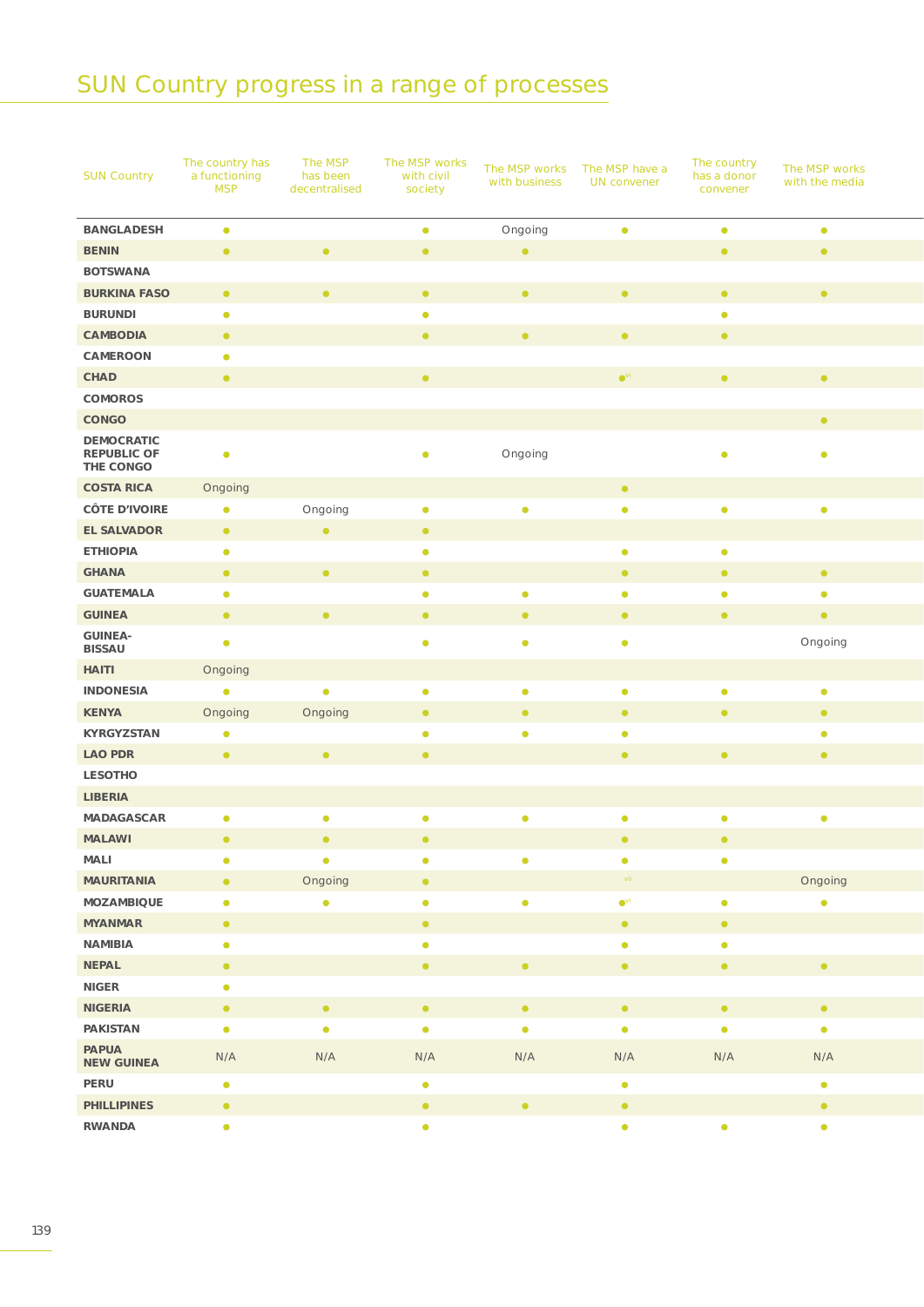|                                  |                                                                     |                                   |                             | The CRF                |                  |                         |            |
|----------------------------------|---------------------------------------------------------------------|-----------------------------------|-----------------------------|------------------------|------------------|-------------------------|------------|
| The MSP works with The MSP works |                                                                     | Nutrition                         | The country<br>has a Common | includes<br>nutrition- | The CRF has an   | The CRF                 | The CRF is |
| parliamentarians with academia   |                                                                     | champions have<br>been identified | Results                     | specific and           | operational plan | has an M&E<br>Framework | costed     |
|                                  |                                                                     |                                   | Framework                   | sensitive              |                  |                         |            |
| $\bullet$                        | $\bullet$                                                           | $\bullet$                         |                             | interventions          |                  |                         |            |
| $\bullet$ .                      | $\bullet$                                                           |                                   | Ongoing<br>$\bullet$        | $\bullet$              | $\bullet$        |                         | Ongoing    |
|                                  |                                                                     |                                   |                             | N/A                    | N/A              | N/A                     | N/A        |
| $\bullet$ .                      | Ongoing                                                             | $\bullet$                         | $\bullet$                   | $\bullet$              | $\bullet$        | Ongoing                 | $\bullet$  |
| Ongoing                          | $\bullet$                                                           |                                   | $\bullet$                   | $\bullet$              |                  |                         |            |
| $\bullet$                        | $\bullet$ .                                                         |                                   | $\bullet$                   | $\bullet$              | $\bullet$        | $\bullet$               | $\bullet$  |
|                                  |                                                                     |                                   |                             |                        |                  |                         |            |
| $\bullet$                        | $\bullet$ .                                                         | $\bullet$                         | Ongoing                     |                        |                  |                         |            |
|                                  |                                                                     |                                   |                             |                        |                  |                         |            |
| $\bullet$ .                      |                                                                     |                                   | $\bullet$ .                 |                        | $\bullet$        | $\bullet$               | Ongoing    |
|                                  |                                                                     |                                   |                             |                        |                  |                         |            |
| $\bullet$                        | $\bullet$                                                           |                                   | Ongoing                     |                        |                  |                         |            |
|                                  |                                                                     |                                   |                             |                        |                  |                         |            |
|                                  | $\bullet$ .                                                         |                                   | $\bullet$                   | $\bullet$              | $\bullet$        | $\bullet$               |            |
| Ongoing<br>$\bullet$ .           | $\bullet$                                                           |                                   | $\bullet$                   | $\bullet$              |                  |                         |            |
|                                  |                                                                     | $\bullet$                         | $\bullet$                   | $\bullet$              | $\bullet$        |                         |            |
|                                  | $\bullet$                                                           |                                   | $\bullet$                   | $\bullet$              | $\bullet$        | $\bullet$               | $\bullet$  |
|                                  | $\bullet$ .                                                         |                                   | Ongoing                     | N/A                    | N/A              | N/A                     | N/A        |
| $\bullet$                        |                                                                     | $\bullet$                         | $\bullet$                   | $\bullet$              | $\bullet$        | $\bullet$               |            |
| $\bullet$                        | $\bullet$                                                           | $\bullet$                         | $\bullet$                   | $\bullet$              | $\bullet$        | Ongoing                 | $\bullet$  |
| Ongoing                          | $\bullet$                                                           |                                   | $\bullet$                   | $\bullet$              | $\bullet$        |                         | Ongoing    |
|                                  |                                                                     |                                   |                             |                        |                  |                         |            |
| $\bullet$                        | $\bullet$                                                           | $\bullet$                         | $\bullet$                   | $\bullet$              | $\bullet$        | $\bullet$               | $\bullet$  |
| Ongoing                          | $\bullet$                                                           | $\bullet$                         | $\bullet$                   |                        |                  | $\bullet$               | $\bullet$  |
| $\bullet$                        | $\bullet$                                                           |                                   | $\bullet$                   | $\bullet$              | $\bullet$        | $\bullet$               | $\bullet$  |
| $\bullet$                        |                                                                     |                                   | $\bullet$                   | $\bullet$              | $\bullet$        | $\bullet$               |            |
|                                  |                                                                     |                                   |                             |                        |                  |                         |            |
|                                  |                                                                     |                                   |                             |                        |                  |                         |            |
|                                  |                                                                     | $\bullet$                         | $\bullet$                   | $\bullet$              | $\bullet$        | $\bullet$               | $\bullet$  |
| $\bullet$                        |                                                                     |                                   | $\bullet$                   |                        |                  |                         | $\bullet$  |
| $\bullet$                        | $\bullet$                                                           |                                   | $\bullet$                   | $\bullet$              | $\bullet$        | $\bullet$               |            |
| Ongoing                          | $\bullet$ .                                                         |                                   | Ongoing                     |                        |                  |                         |            |
| $\bullet$                        | $\bullet$                                                           | $\bullet$                         | $\bullet$                   | $\bullet$              | $\bullet$        | $\bullet$               | $\bullet$  |
|                                  |                                                                     |                                   |                             |                        |                  |                         |            |
| $\bullet$                        | $\bullet$                                                           | $\bullet$                         | $\bullet$                   | $\bullet$              | $\bullet$        | $\bullet$               | $\bullet$  |
| $\bullet$ .                      | $\bullet$ .                                                         |                                   | $\bullet$ .                 | $\bullet$              | $\bullet$        | $\bullet$ .             | $\bullet$  |
|                                  |                                                                     |                                   |                             |                        |                  |                         |            |
|                                  | $\bullet$ .<br><br><br><br><br><br><br><br><br><br><br><br><br><br> | <b>To A</b>                       | $\bullet$ .                 | $\bullet$ .            | $\bullet$ .      | $\bullet$ .             | $\bullet$  |
| $\bullet$ .                      | $\bullet$ .                                                         |                                   | Ongoing                     | Ongoing                | Ongoing          | Ongoing                 | Ongoing    |
|                                  |                                                                     |                                   |                             |                        |                  |                         |            |
| N/A                              | N/A                                                                 | N/A                               | N/A                         | N/A                    | N/A              | N/A                     | N/A        |
| $\bullet$ .                      | $\bullet$                                                           | $\bullet$                         | $\bullet$                   | $\bullet$              | $\bullet$        | $\bullet$               |            |
| $\bullet$ .                      | $\bullet$ .                                                         |                                   | $\bullet$                   | $\bullet$              | $\bullet$        | $\bullet$               | $\bullet$  |
| $\bullet$                        |                                                                     | $\bullet$                         | $\bullet$                   | $\bullet$              | $\bullet$        | $\bullet$               | $\bullet$  |
|                                  |                                                                     |                                   |                             |                        |                  |                         |            |

vi REACH

vii A post-REACH country

Annex<sub>1</sub> Annex 1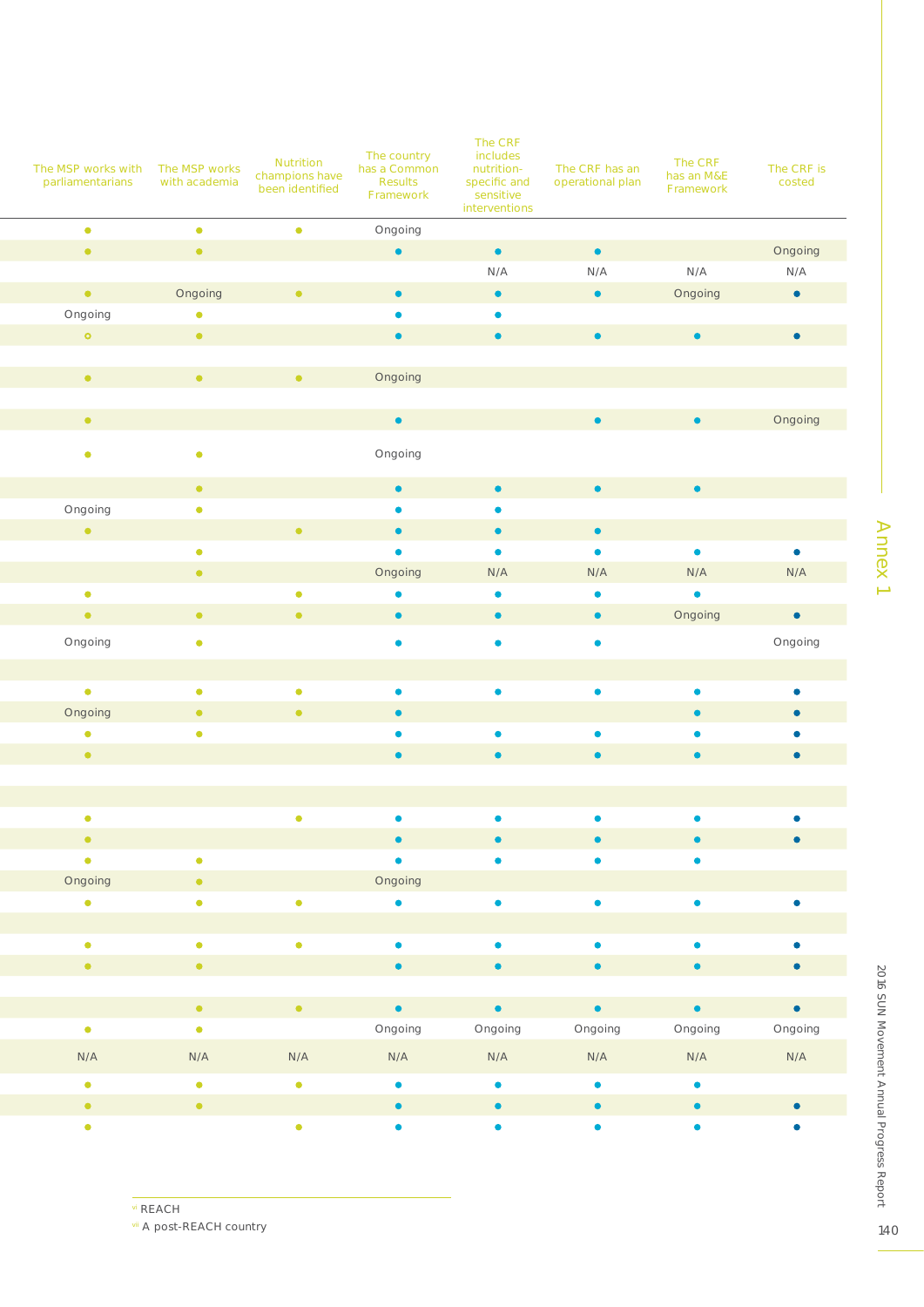## SUN Country progress in a range of processes

| <b>SUN Country</b>  | The country has<br>a functioning<br><b>MSP</b> | The MSP<br>has been<br>decentralised | The MSP works<br>with civil<br>society | with business | The MSP works The MSP have a<br>UN convener | The country<br>has a donor<br>convener | The MSP works<br>with the media |
|---------------------|------------------------------------------------|--------------------------------------|----------------------------------------|---------------|---------------------------------------------|----------------------------------------|---------------------------------|
| <b>SIERRA LEONE</b> | $\bullet$                                      |                                      |                                        |               | $\bullet$                                   |                                        | $\bullet$                       |
| SOMALIA             | $\bullet$                                      |                                      | ٠                                      |               |                                             |                                        |                                 |
| SOUTH SUDAN         | $\bullet$                                      |                                      | $\bullet$                              |               | $\bullet$                                   |                                        |                                 |
| SRI LANKA           | $\bullet$                                      |                                      | $\bullet$                              |               |                                             |                                        |                                 |
| SUDAN               | $\bullet$                                      |                                      |                                        |               | $\bullet$                                   | $\bullet$                              |                                 |
| SWAZILAND           | $\bullet$                                      |                                      | $\bullet$                              |               | $\bullet$                                   | $\bullet$                              |                                 |
| TAJIKISTAN          | $\bullet$                                      |                                      |                                        | $\bullet$     | $\bullet$                                   | $\bullet$                              | $\bullet$                       |
| TANZANIA            | $\bullet$                                      | $\bullet$                            | $\bullet$                              | $\bullet$     | $\bullet$                                   | $\bullet$                              |                                 |
| THE GAMBIA          | $\bullet$                                      | $\bullet$                            | $\bullet$                              |               |                                             |                                        |                                 |
| <b>TOGO</b>         |                                                |                                      |                                        |               |                                             |                                        |                                 |
| <b>UGANDA</b>       | $\bullet$                                      | $\bullet$                            | $\bullet$                              | $\bullet$     |                                             | $\bullet$                              |                                 |
| VIETNAM             | $\bullet$                                      |                                      | $\bullet$                              |               | $\bullet$                                   | $\bullet$                              |                                 |
| <b>YEMEN</b>        | $\bullet$                                      |                                      | $\bullet$                              | $\bullet$     | $\bullet$                                   | $\bullet$                              |                                 |
| ZAMBIA              | $\bullet$                                      | $\bullet$                            | $\bullet$                              | $\bullet$     | $\bullet$                                   | $\bullet$                              | $\bullet$                       |
| ZIMBABWE            | $\bullet$                                      | $\bullet$                            | $\bullet$                              | $\bullet$     | $\bullet$                                   | $\bullet$                              | $\bullet$                       |